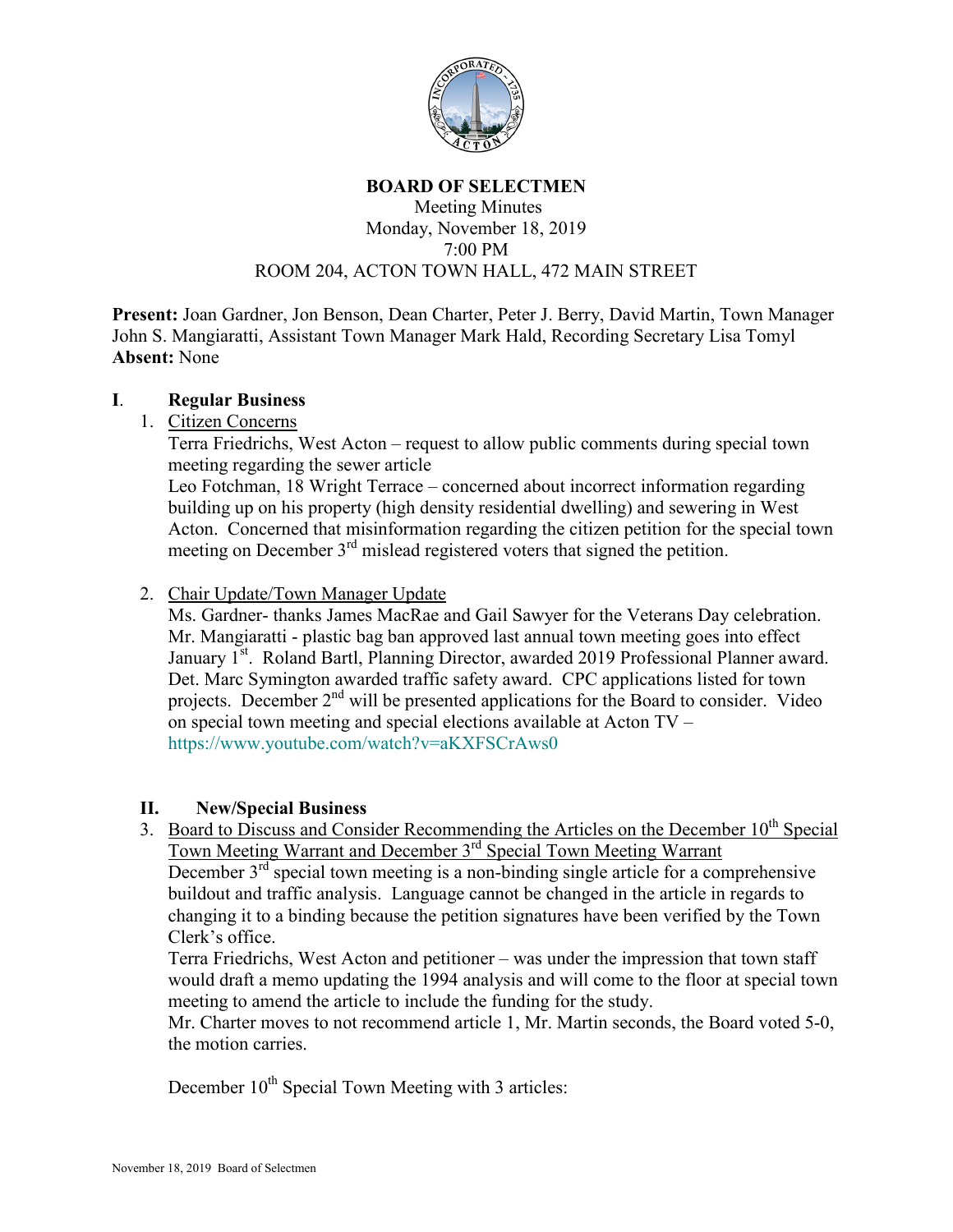

Nancy Waters, 662 Mass Ave – spoke regarding the sewer article. Ms. Waters read from a prepared statement comparing the current planned betterment fee with other towns charge. Concerned that the plan is an undue burden to residents in the district. Terra Friedrichs, West Acton – commented spending time going door to door to low income residents and renters that didn't know about the sewer project, commented that the Gallery (in West Acton) is vacant because of potential sewer going in. Ruth Thatcher – speaking on behalf of the West Acton Baptist church, they would have to increase rents for the building to connect to the sewers. Paul Campbell, Town Engineer – just met with the Board of Health and the Board of Health voted unanimously to support the West Acton Sewer project with 2 of the Board of Health members that live within the West Acton district. Board of Health estimated cost for a future septic replacement is between 33-35K. Mr. Berry looking for the financial numbers to be put in the summary. Mr. Martin moves to support Article 3, Mr. Charter seconds, the Board voted 4-0-1 (Benson abstain), the motion carries. Mr. Benson moves to recommend Article 1, Mr. Martin seconds, the Board voted 4-0-1 (Charter abstains), the motion carries.

Mr. Charter moves to recommend article 2, Mr. Benson seconds, the Board voted 5-0, the motion carries.

- 4. Approve the Selectmen Message in the Special Town Meeting Warrant(s) Board approved of the language of the Selectmen message for the December  $10<sup>th</sup>$  Special Town Meeting as written.
- 5. Discuss the December  $17<sup>th</sup>$  Special Town Election Ballot Questions Mr. Mangiaratti explained to the public that the 3 questions only 2 of them are directly related to the first 2 warrant articles. Question 3 (Minuteman High School) is completely different than article 3 in the December  $10<sup>th</sup>$  Special Town Meeting warrant.
- 6. Discuss Permitting Fees for the Proposed Douglas Gates Twin School School project will have to apply for permitting fees and  $3<sup>rd</sup>$  party inspections, but not negatively impact the building project budget. Both Town Manager and School Super intendant are comfortable where they are in factoring in both costs.
- 7. Adopt Community Compact Best Practices Mr. Mangiaratti requested to defer the discussion to a future meeting.
- 8. Review and Approve Updated Town Clerk Fee Schedule Including Proposed Dog Licensing Fees

Mr. Mangiaratti explained to the Board that the current fee charges are not covering the town staff time processing. Mr. Berry moves to approve the request for fee schedule adjustments for the following effective January 1, 2020: Birth, Death & Marriage Certificates \$10 Corrections to Vital Records to \$20 Marriage Intentions to \$30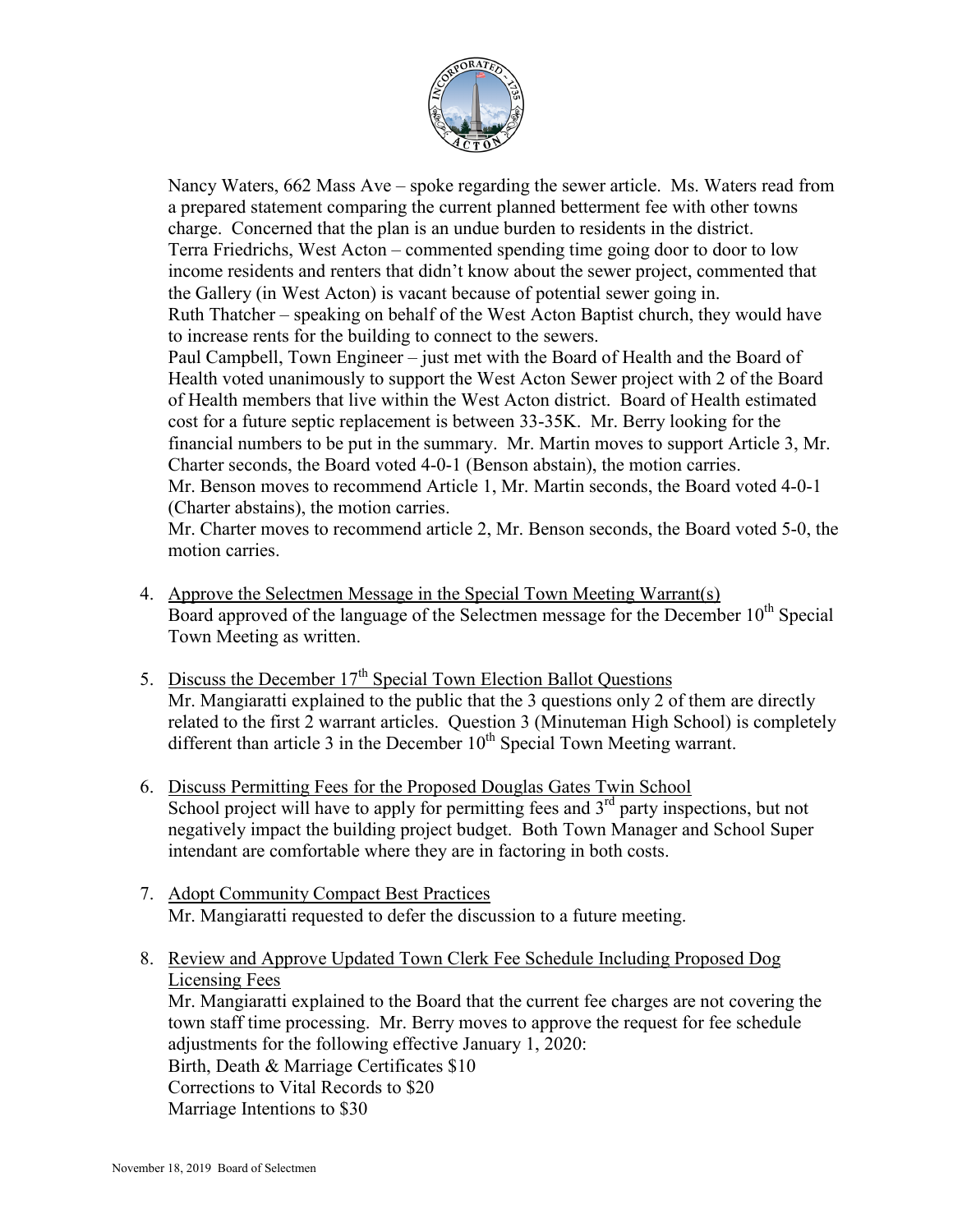

*Business Certificate (both new and renewals) to \$30 Vitals to \$10 Vital Amendments to \$20 Marriage Application to \$30 New Business Certificate to \$30 Business Certificate to \$30 Underground Storage to \$25*  Mr. Martin seconds. The Board voted (5-0) The motion carries.

Clare Siska addressed the Board regarding the request to increase dog fees. Mr. Martin supports the increase in license fees. Mr. Charter asked if there was a way to appropriate this increase especially for Dog Park – Mr. Mangiaratti commented it would be earmarked for the general fund.

9. Board to Designate Response to DHCD 30 Day Letter for Comments on Grandview Acton

Mr. Mangiaratti informed the Board this is a procedural step even after the Chair signed a letter of support when the application was submitted, and could simply resend the letter of support. Mr. Martin suggests adding to the letter to include considering adding charging spaces for electric cars.

- 10. Discuss Results of the Request for Interest in the Surplus Town Property Located at 3 School Street (Civil Defense Building Site) and Consider Next Steps Will move forward with an RFP – will need to check video
- 11. Discuss FUTURES Act "An Act to promote a clean energy future (Senate, No. 2302) Judith Aronstein, Mothers Out Front briefed the Board of the FUTURES Act and what it means to utility companies can do moving forward. David Woll, attorney for Mothers Out Front presented to the Board regarding natural gas and the effects of natural gas and alternatives on the use of natural gas. Mr. Berry and Mr. Martin want to wait to hear from the Green Advisory Board on their recommendations before making any vote.

# 12. 2020 License Renewals

Ms. Gardner moves to approve the licenses to expose, keep for sale, and to sell all kinds of alcoholic beverages to be drunk on premises, Mr. Martin seconds. The Board voted 5- 0, the motion carries.

Ms. Gardner moves to approve retail package goods store licenses to expose, keep for sale, and to sell all kinds of alcoholic beverages, not to be drunk on premises, Mr. Berry seconds. The Board voted 5-0, the motion carries.

Ms. Gardner moves to approve the retail package goods store licenses to expose, keep for sale, and to sell wines and malt beverages not to be drunk on premises, Mr. Martin seconds. The Board voted 5-0, the motion carries.